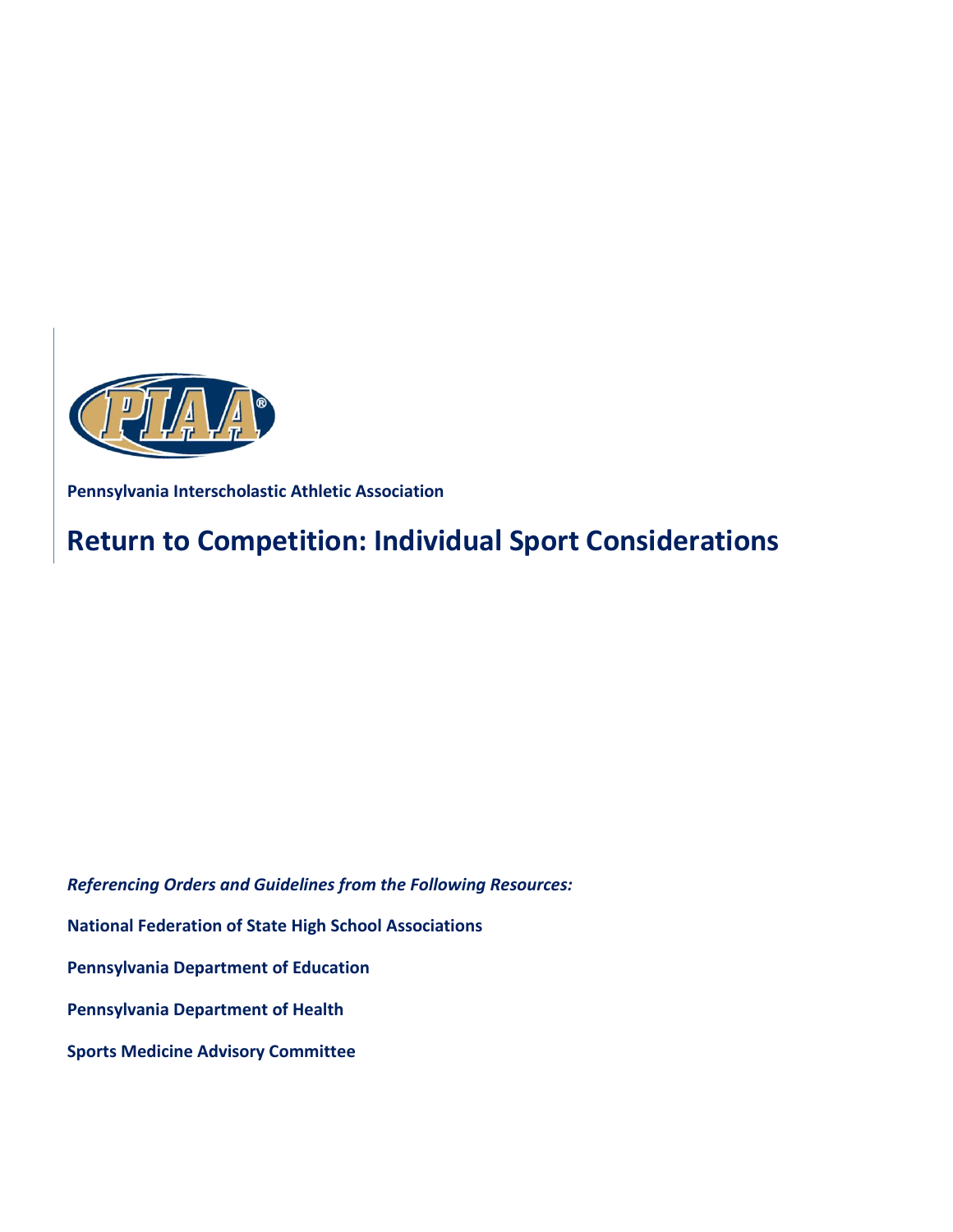



# **TABLE OF CONTENTS**

| <b>General Considerations for Winter Sports:</b> |  |
|--------------------------------------------------|--|
|                                                  |  |
|                                                  |  |
|                                                  |  |
|                                                  |  |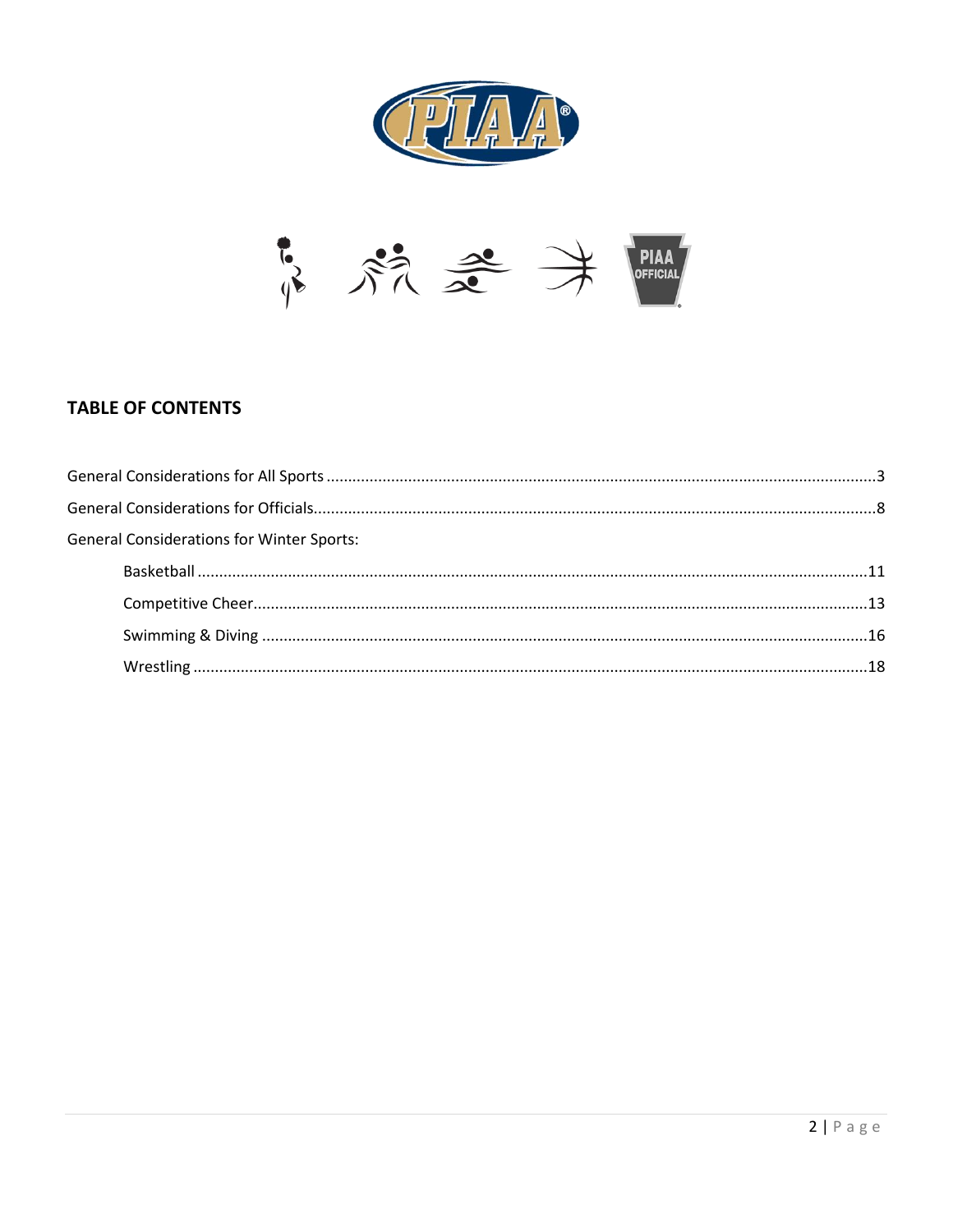# **Return to Competition: General Considerations for All Sports**



Pennsylvania Interscholastic Athletic Association (PIAA) National Federation of State High School Associations (NFHS) Sports Medicine Advisory Committee (SMAC)

**The Pennsylvania Interscholastic Athletic Association (PIAA), drawing on the expertise of the National Federation of State High School Associations (NFHS), Pennsylvania Department of Education (PDE), Pennsylvania Department of Health (DOH) and PIAA Sports Medicine Advisory Committee (SMAC), offers this document as guidance on how PIAA member schools may consider approaching the "Return to Competition" for high school athletics in Pennsylvania. While we all remained concerned about the dangers of COVID-19, PIAA believes it is essential to the physical and mental well-being of high school students across the Commonwealth that efforts be made to return to physical activity and athletic competition where that can occur in a reasonably safe environment.** 

**With that goal in mind, PIAA offers these considerations for the 2020-2021 school year on "Return to Competition" (at this time the PIAA individual sport considerations are just for fall sports). The considerations outlined in this document are meant to decrease potential exposure of COVID-19 to a degree that competition can occur. As we continue to gain more information about the virus and receive continued feedback from the Governor's Office, Department of Health, and Department of Education, these documents may be adjusted or even suspended to adapt to an ever-changing environment.** 

**PIAA is committed to maximizing the athletic opportunities for student-athletes across the entire Commonwealth and will remain flexible in considering that certain sports may be impacted differently and post-season play may need to be modified.** 

**Based on currently known information, the PIAA Sports Medicine Advisory Committee believes that STRICT ADHERENCE by schools and teams to their school-adopted plans and the Governor's School Sports Guidance should provide a reasonably safe environment for student-athletes to participate in interscholastic athletics as currently scheduled. Participation in High School sports is voluntary for both the individuals and the schools.**

# **Protect Yourself, Protect Others, Protect the Season**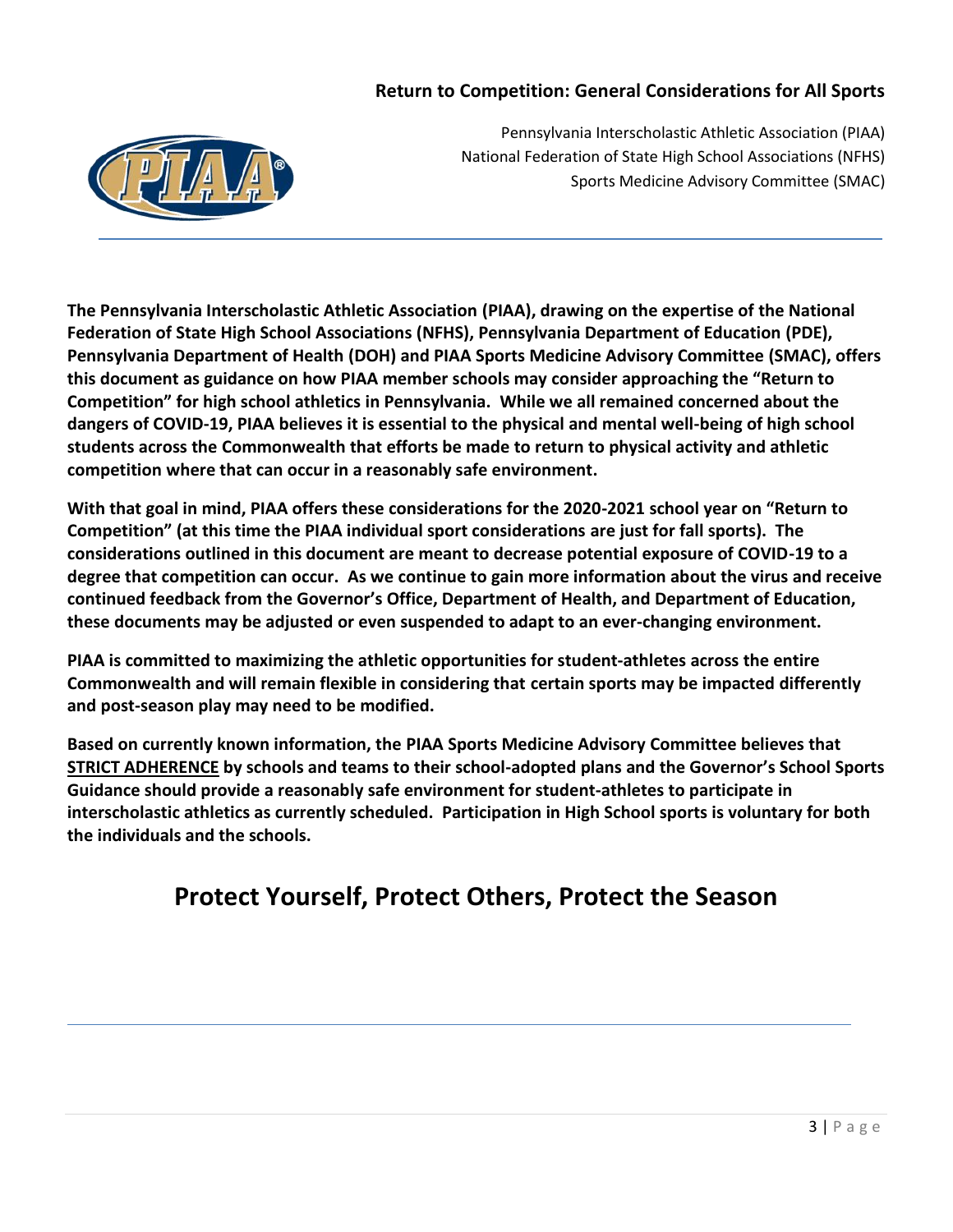# **GENERAL CONSIDERATIONS (APPLY TO ALL SPORTS):**

- o Individuals (student-athletes, coaches, officials, and other athletic personnel) should complete a personal health assessment daily.
	- If your temperature is 100.4 or higher, individual is showing symptoms or is sick, stay home.
	- **Cover your mouth and nose with a tissue when coughing or sneezing.**
	- Adhere to school adopted plans if you begin to show symptoms.
- o Regularly and thoroughly wash your hands with soap and water for at least 20 seconds or use an alcohol-based hand sanitizer that contains at least 60% alcohol.
	- Make sure to emphasize to all participants the importance of washing hands or using hand sanitizer before, during, and after competitions.
- o Schools are recommended to ensure that your facilities have been properly sanitized and have hand sanitizer and disposable masks readily available for practices and contests.
- $\circ$  Clean and disinfect frequently touched surfaces and equipment including balls. (Please use recommendations by the ball manufacturer )
- $\circ$  Social distancing of at least 6 feet should be maintained at all times, where feasible. No hugging, high fives, shaking hands, or fist bumps for support/encouragement.
	- Social distancing should be maintained during the National Anthem and on sidelines.
	- Outdoor sports may need to extend bench areas to permit social distancing. Indoor sports may need to use bleachers or multiple levels of seating to ensure social distancing.
- $\circ$  Individuals are required to wear face coverings in accordance with the Secretary of Health's order on July  $1<sup>st</sup>$ , 2020, unless they meet the exceptions under Section 3 of this order.
	- Everyone must wear a face covering, such as a mask, unless they fall under an exception listed in Section 3 of the Order. Coaches, athletes and spectators (if permitted) must wear face coverings, unless they are outdoors and can consistently maintain social distancing of at least 6 feet.
	- Athletes are not required to wear face coverings while actively engaged in workouts and competition that prevent the wearing of face coverings, but must wear face coverings when on the sidelines, in the dugout, etc. and anytime 6 feet of social distancing is not possible.
	- There are no color restrictions on face coverings; however face coverings must adhere to the Restriction on Advertisements or Sponsors Names on Uniforms policy, as adopted by the PIAA Board of Directors.
- o **Have a hydration plan and ability to provide water to student-athletes and coaches in a safe manner. Coordinate with visiting Teams to ensure that they have safe access to water for their participants.**
- $\circ$  If a positive COVID-19 case is determined, follow their school safety plans, Department of Health, CDC, and local health guidelines in determining the plan of action.

# **CONSIDERATIONS FOR STUDENT-ATHLETES**:

- $\circ$  Teams should consider making each student responsible for their own supplies.
- $\circ$  Students should wear their own appropriate workout clothing and not share clothing. Individual clothing/towels should be washed and cleaned after every workout.
- o Hand sanitizer should be plentiful at all contests and practices.
- o Athletes should tell coaches immediately when they are not feeling well.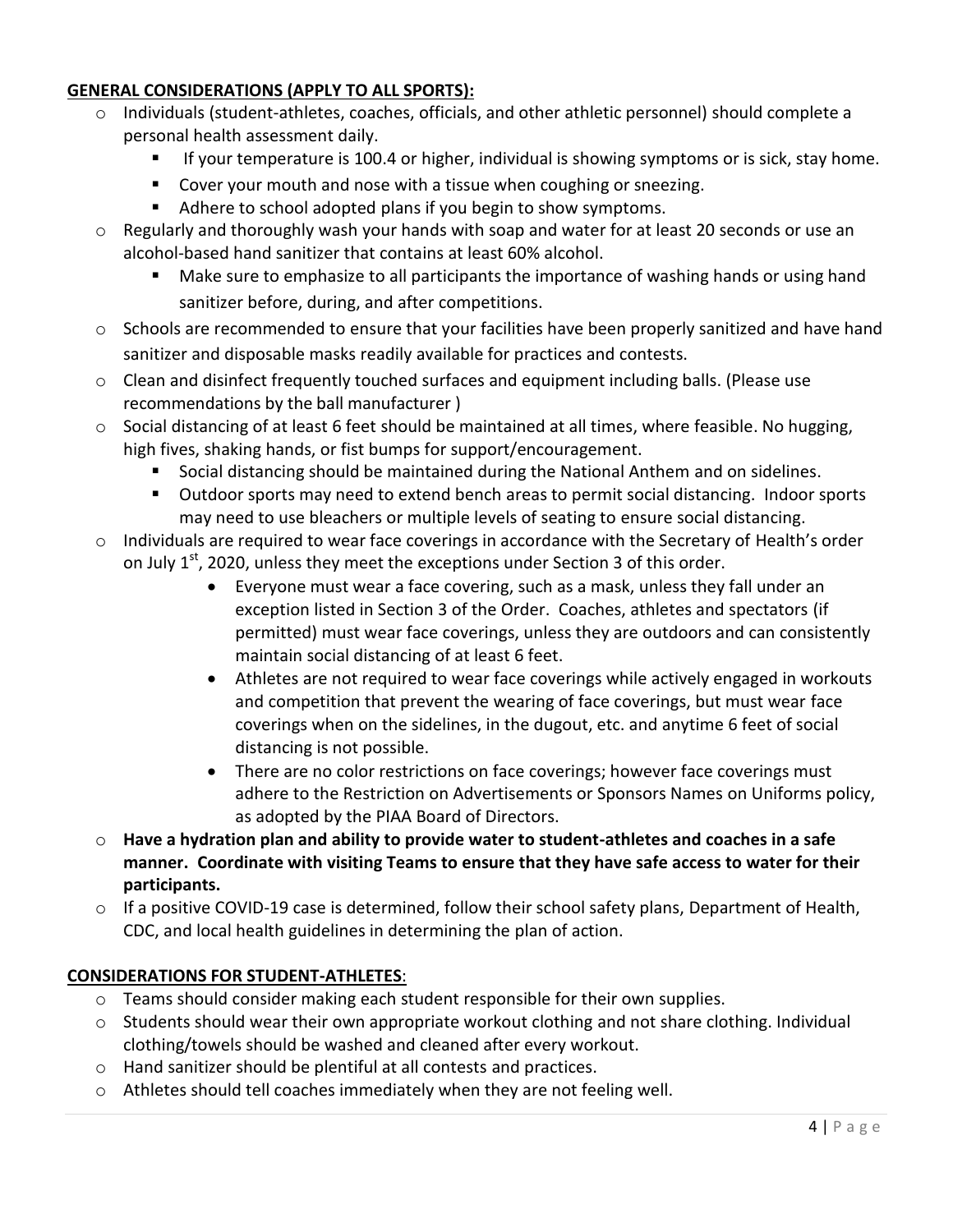- $\circ$  Student-Athletes should keep their mouth guards in their mouth throughout the competition. If the mouth guard is taken out proper disinfection of the mouth guard should be performed prior to reinsertion. Hands should also be washed or disinfected before doing so.
- $\circ$  Student-athletes are encouraged to develop healthy habits including, but not limited to, a balanced diet, adequate sleep, and proper hydration.
	- Healthy eating and attention to hydration is especially important for student-athletes to enhance training capacity and reduce the risk of illness and injury.
- o Bring and use your own water bottle.
	- High school athletes are at increased risk for dehydration. It is important that you drink enough fluid before, during and after practice and competition.
	- Student-athletes should follow established guidelines for hydration.
	- **Please see National Athletic Trainer Association (NATA) Resource:** 
		- **[Healthy Hydration For Young Athletes](https://www.nata.org/sites/default/files/healthy-hydration-for-young-athletes.pdf)**
- o Student-athletes are encouraged to shower as quickly as possible after practice and games.

# **CONSIDERATIONS FOR COACHES**:

- o Communicate your guidelines in a clear manner to students and parents.
- o Consider conducting workouts in "pods" of same students always training and rotating together in practice to ensure more limited exposure if someone develops an infection.
- o Keep accurate records of those athletes and staff who attend each practice in case contact tracing is needed.
- $\circ$  Coaches should limit game day squad sizes for social distancing purposes.
- $\circ$  Coaches are reminded to wear proper coaching attire per weather conditions.
- o Coaches should bring their own water bottle(s) and follow established guidelines for hydration.

# **CONSIDERATIONS FOR PARENTS/GUARDIANS**:

(A family's role in maintaining safety guidelines for themselves and others):

- $\circ$  Parents/Guardians should monitor their children of any symptoms prior to any sporting activities. Children who are sick or showing symptoms must stay home. (If there is doubt stay home).
- o Parents/Guardians and coaches should assess levels of risk based on individual athletes on the team who may be at a higher risk for severe illness.
- o Provide personal items for your child and clearly label them.
- o Disinfect your student's personal equipment after each game or practice.
- $\circ$  Be prepared with face coverings for members of your family if permitted to attend events.
- o Inform coaches if your student-athlete has been exposed to someone who is known to have COVID-19.

# **CONSIDERATIONS WHEN TRAVELING TO A COMPETITION:**

- o Make sure to communicate with the host school prior to the competition to discuss plans.
- $\circ$  Follow all policies and guidelines the host school has communicated.
- o Make sure your team is bringing its own medical supplies and emergency action plans.
- o Have a plan in place if someone begins to show symptoms.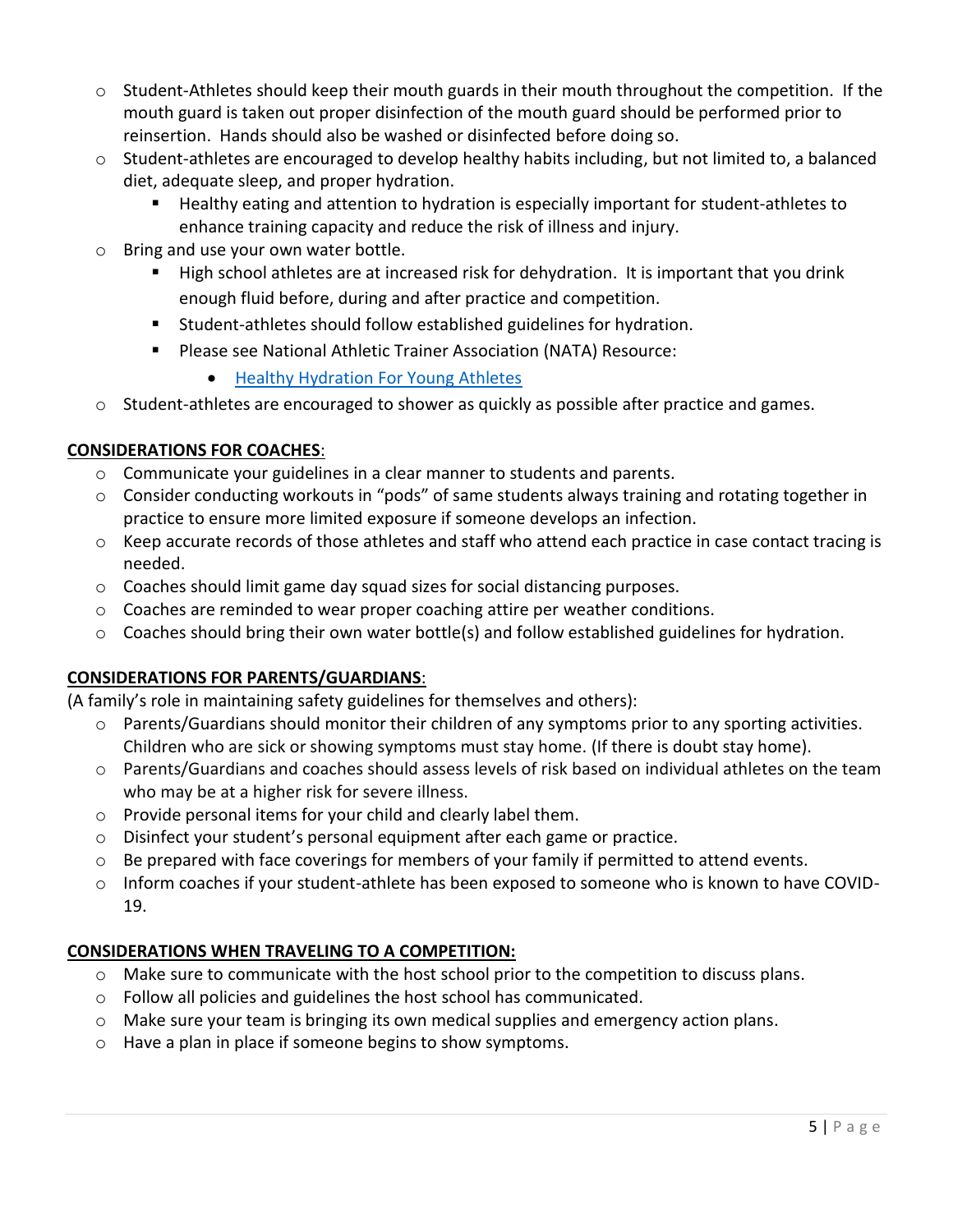# **CONSIDERATIONS WHEN HOSTING A COMPETITION:**

- o Make sure to have an administrative contact (cell number and email address) for all events.
- $\circ$  Communicate ahead of time with the incoming schools and officials about procedures, policies and guidelines.
	- Examples to be covered include but not limited to, the following:
		- Parking;
		- Where to enter facility;
		- What equipment should the visiting team bring;
		- Water availability;
		- Bench area seating (how many players can be accommodated to maintain social distancing);
		- Locker room availability and resources;
		- Emergency action plans;
		- How will game day paperwork be handled (electronic exchange of information is preferred).
- $\circ$  Make sure facilities have been properly sanitized before the visiting team has arrived.
	- Have hand sanitizer and disposable masks readily available.
- $\circ$  Clean and disinfect frequently touched surfaces and equipment including balls.
- o Have a plan in place if someone begins to show symptoms.
- $\circ$  If your school will require anyone to execute a liability waiver before entering the premises, that requirement and document should be provided to all persons in advance so that if may be reviewed.

# **GATHERING LIMITATIONS:**

 $\circ$  In the [All Sports Guidance](https://www.governor.pa.gov/covid-19/sports-guidance/) document which was released by the Governor's Office on June 10<sup>th</sup> and most recently updated on September  $6^{th}$ . All sports-related gatherings must conform with the [amended guidelines on safe gathering limits released by the Department of Health](https://www.governor.pa.gov/wp-content/uploads/2020/10/20201006-SOH-amendment-to-targeted-mitigation-order.pdf) on October 6, 2020 (effective 10/9/2020). Under the new amendment, venues hosting events or gatherings must determine their established occupancy limit as defined by the National Fire Protection Association (NFPA) Life Safety Code and then apply the attendee calculator to determine how many attendees are permitted to attend the event or gathering.

# **CONSIDERATIONS FOR SPECTATORS:**

- o Spectators are permitted.
- $\circ$  All sports-related gatherings must conform with the amended guidelines on safe gathering limits [released by the Department of Health](https://www.governor.pa.gov/wp-content/uploads/2020/10/20201006-SOH-amendment-to-targeted-mitigation-order.pdf) on October 6, 2020 (effective 10/9/2020). Under the new amendment, venues hosting events or gatherings must determine their established occupancy limit as defined by the National Fire Protection Association (NFPA) Life Safety Code and then apply the attendee calculator to determine how many attendees are permitted to attend the event or gathering. Please see the [All Sports Guidance](https://www.governor.pa.gov/covid-19/sports-guidance/) from the Governor's Office.
	- Seating areas, including bleachers, must adhere to social distancing requirements of at least 6 feet of spacing for anyone not in the same household. To assist with proper social distancing, areas should be clearly marked.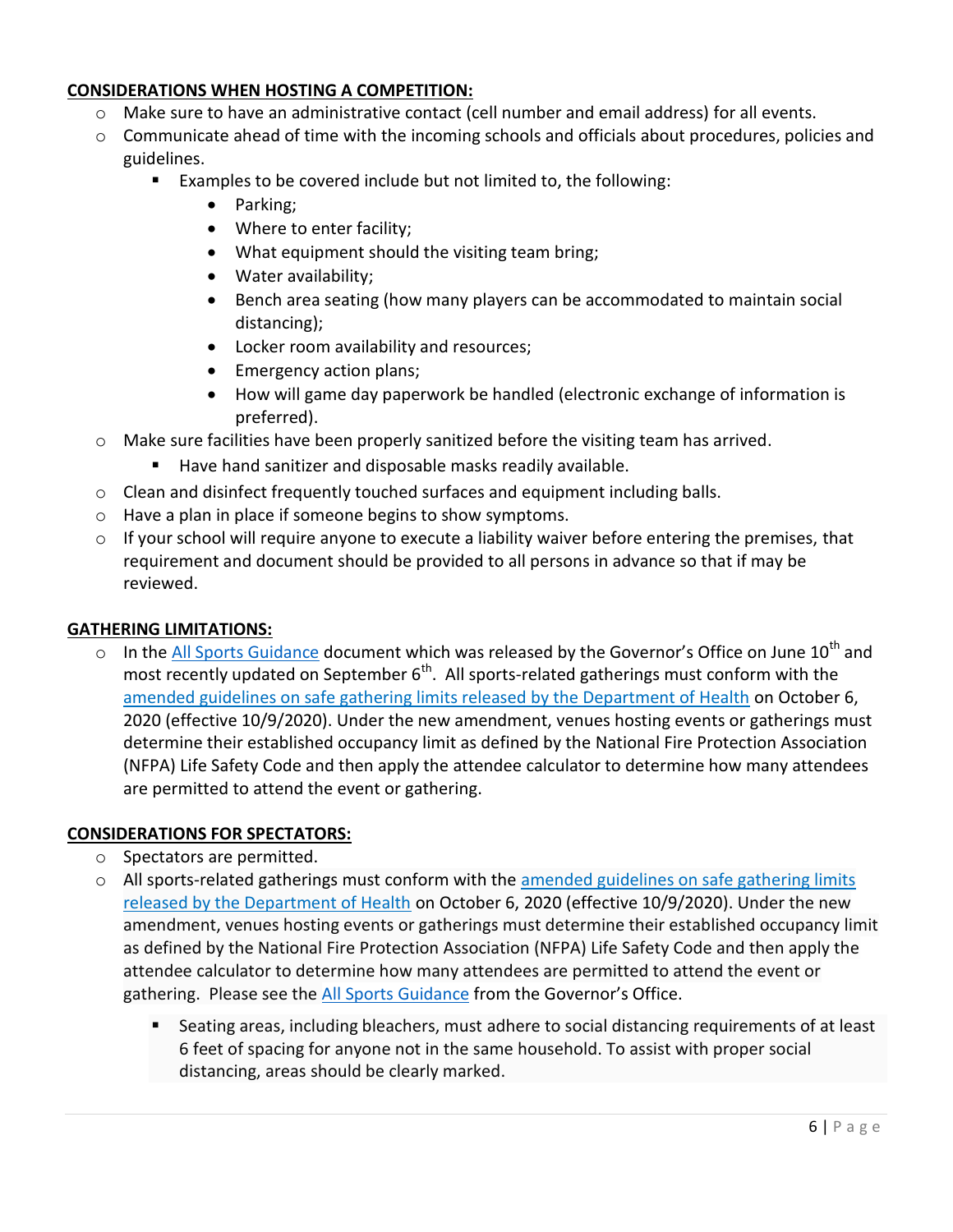- Everyone age 2 or older must wear face coverings (masks or face shields) at all times, unless they are outdoors and can consistently maintain social distancing of at least 6 feet, or fall under an exception listed in Section 3 of the Secretary of Health's Order on Universal Face Coverings.
- **EXP** Caregivers or spectators should not enter the field of play or bench areas.
- Non-essential visitors, spectators, and volunteers should be limited when possible, including activities with external groups or organizations. Parents should refrain from attending practices, or volunteering to assist with coaching.
- Caregivers and coaches should assess levels of risk based on individual athletes on the team who may be at a higher risk for severe illness.
- **EXP** Caregivers should monitor their children for symptoms prior to any sporting event. Children and athletes who are sick or showing symptoms must stay home.

## **CONSIDERATIONS FOR MEDIA:**

- o Media are permitted but are counted toward gathering limitations.
- $\circ$  The media must make contact with the school prior to attending to make appropriate arrangement for attendance.
- o Media members should complete a personal health assessment daily.
	- **If temperature is 100.4 or higher, individual is showing symptoms or is sick, stay home.**
- o Media are required to wear face covering in accordance with the Secretary of Health's order of July 1<sup>st</sup> 2020, unless they meet exceptions under Section 3 of that order.
- $\circ$  Media availability may be limited especially if there are limits on capacity.
- o Media should be restricted to areas outside of the team areas.
- o Interview request may be limited and should be accommodated only if social distancing protocols can be followed.
- $\circ$  Locker room access and access to student-athletes should be monitored or limited on a case by case basis and, if it occurs, media must wear face coverings while in a building and maintain social distancing in all locations.
- o Press box availability may be limited.

# **CONSIDERATIONS FOR GAME DAY WORKERS:**

o Individuals are required to wear face coverings in accordance with the Secretary of Health's order of July  $1<sup>st</sup>$ , 2020, unless they meet the exceptions under Section 3 of this order.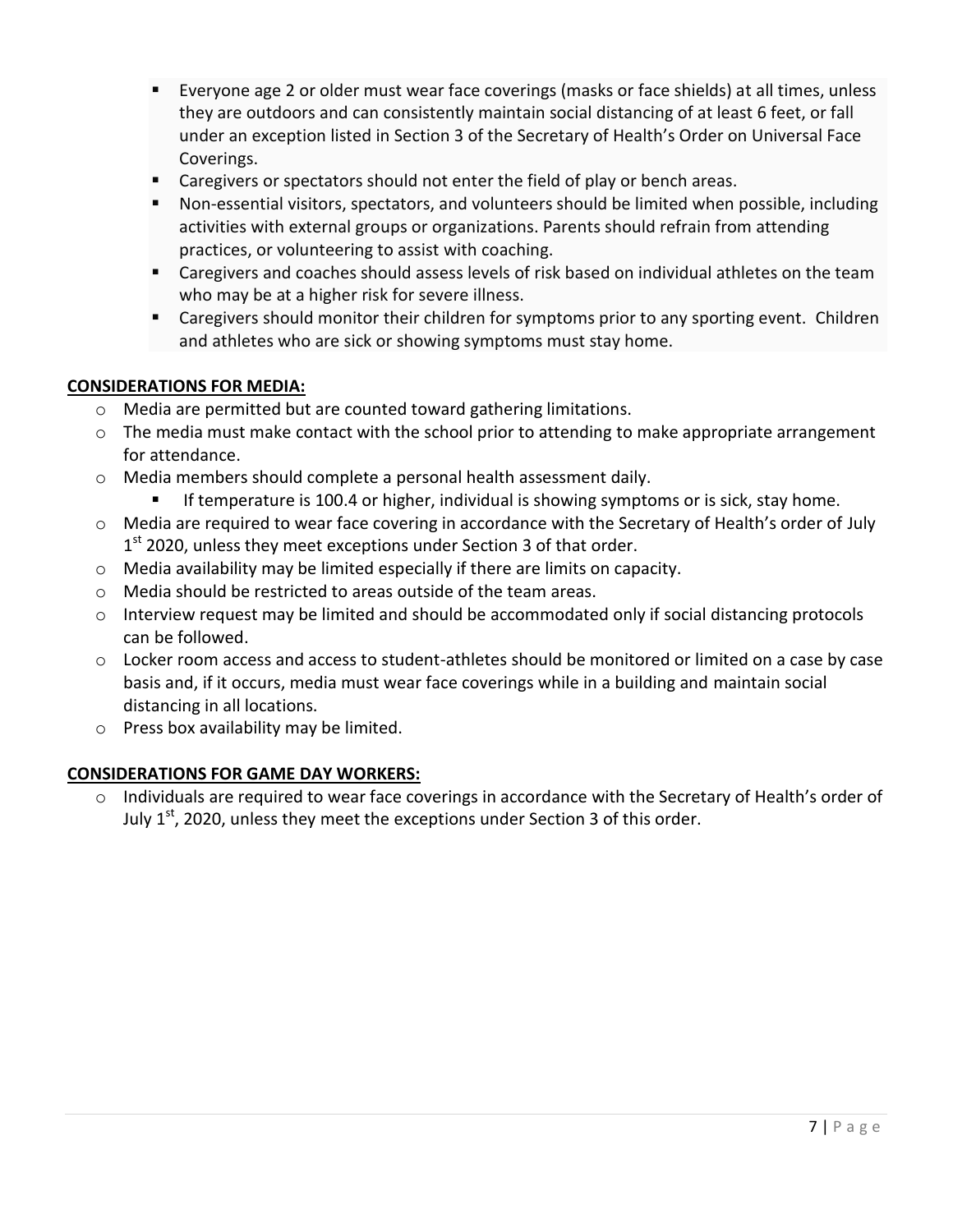# **Return to Competition: General Considerations for Officials**



Pennsylvania Interscholastic Athletic Association (PIAA) National Federation of State High School Associations (NFHS) Sports Medicine Advisory Committee (SMAC)

# **OFFICIALS STAFF LIAISON:** Pat Gebhart

*These considerations are meant to cover officials in all sports while keeping in mind that protocols may be different in each sport and adjustments may need to be made.*

#### **OFFICIALS' GUIDELINES WHEN RETURNING TO OFFICIATE:**

**Officials are not responsible for monitoring activities on the sidelines, such as social distancing, hand washing, symptoms of illnesses and other such issues. This monitoring obligation remains with the coaching staff and school personnel.**

#### **CONTACT THE HOST SCHOOL:**

- $\circ$  Contact should be made with school athletic administration leading up to the contest about (1) school expectations, (2) to determine where you should enter the host school's property and (3) to obtain other information that you or the school may want to communicate to each other prior to your arrival.
	- Officiating crews should designate one crew member to contact the host school and provide information to other members of the crew.
- $\circ$  Request separate and secured parking areas away from other participants.
- o Request hand sanitizer be available at scorer's table, if applicable, and use it between periods and during time outs. (Officials are encouraged to bring their own in the event none is available.)
- $\circ$  Conversations should occur with the host school administration regarding the size of changing areas or locker rooms to ensure social distancing can occur.
- o When possible officials should come to contests fully dressed in uniform.

#### **GENERAL OFFICIAL GUIDELINES:**

- o Be prepared to have your temperature taken and a health screening conducted upon arrival at school campus.
- $\circ$  You may also be asked to sign a liability waiver by the school. While not a PIAA requirement, it may be a host site requirement. You should inquire the host school before arriving whether that requirement exists and, if so, request an opportunity to review the document in advance. If you are unwilling to sign it, you should decline the engagement. You should not wait until arriving on site to ask to see the waiver or to inform the school that you will not sign it.
- $\circ$  Upon conclusion of the contest, leave the contest area and do not interact with others.
- $\circ$  Officials must pay special attention to playing rules that require distances between players during play.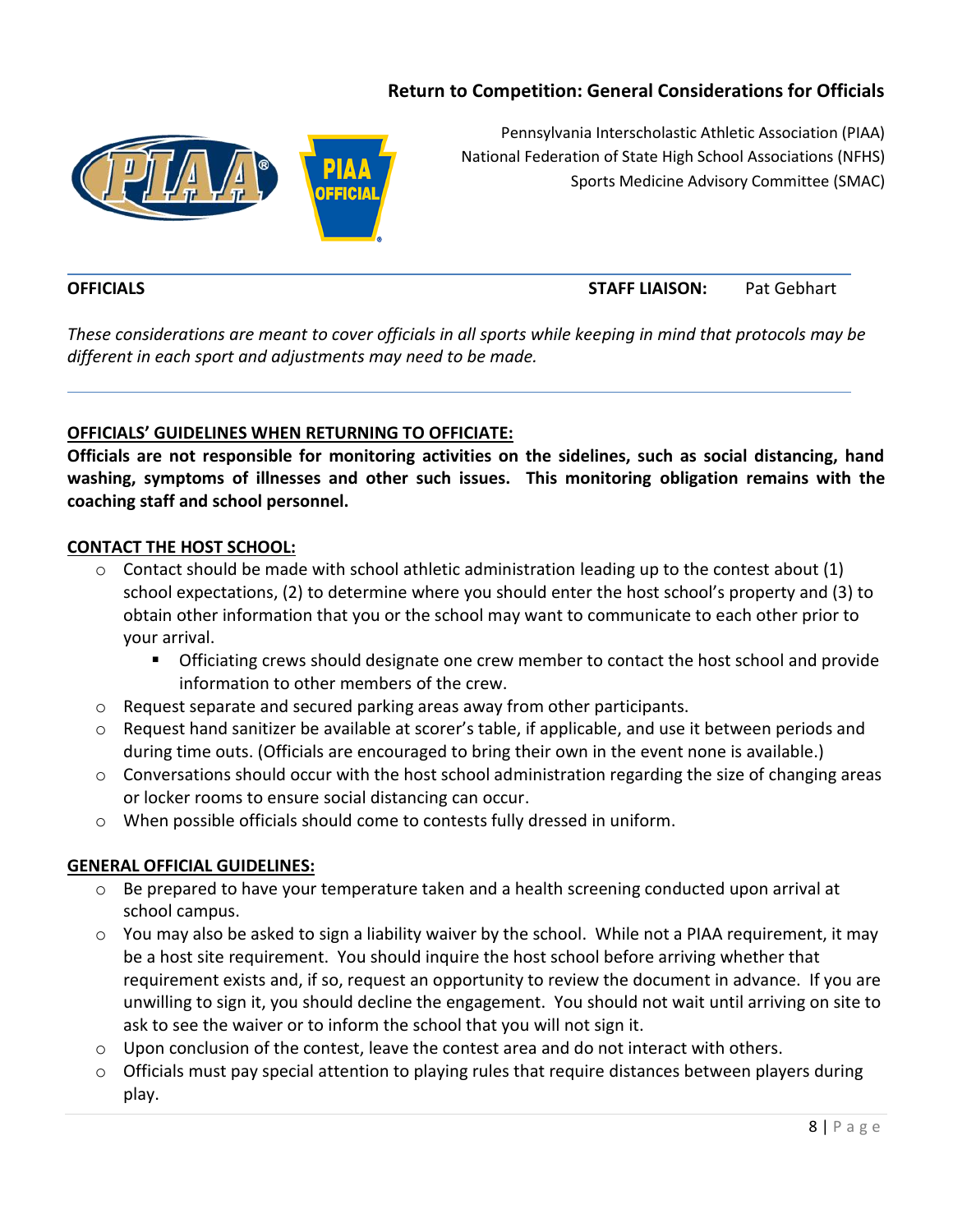- $\circ$  Reminders should be issued for situations that involve hygiene (spitting, etc.).
- o Maintain distance from players if an altercation occurs and minimize the times you are within 6 feet of others.
- $\circ$  Be aware of the location of medical personnel while you are on school property.
- o Limit the exchanging of documents between yourself and others.
- o Once the contest begins, avoid conversations within 6 feet with coaches.
- $\circ$  Wash your hands frequently. When in doubt about wearing a mask put it on.
- o Officials' Uniforms and Equipment.
	- **Electronic whistles are permissible.** 
		- Choose a whistle whose tone will carry outside.
		- Be aware of the increased risk of inadvertent whistles.
	- Face coverings by participants are permitted.
	- Gloves may be worn by contestants.
	- Bring your own towels and hygiene materials. Do not share them with others.
- $\circ$  Individuals are required to wear face coverings in accordance with the Secretary of the Pennsylvania Department of Health's order on July  $1<sup>st</sup>$ , 2020, unless they meet the exceptions under Section 3 of this order.
	- **The Officials are not required to wear face coverings while officiating a contest, but they are** permitted. You should seriously consider wearing a face covering when officiating. Coverings must be worn when entering the host site and while inspecting the contest site prior to the contest.
	- **There are no color restrictions on face coverings; however face coverings must adhere to the** Restriction on Advertisements or Sponsors Names on Uniforms policy, as adopted by the PIAA Board of Directors.

#### **GAME DAY:**

- $\circ$  Complete a personal health assessment on the day of your contest. If you feel sick STAY HOME. Notify the contracted schools, your partner(s) and the assignor to let them know.
- $\circ$  Notify site administrator immediately if your temperature is 100.4 or above.
- $\circ$  "Vulnerable individuals" are defined by CDC as people 65 years and older and others with serious underlying health conditions. Officials fitting this description may wish to seek medical advice prior to returning to officiating.
- $\circ$  Communicate with school athletic administrator frequently during the days leading up to your contest about school expectations.
- $\circ$  Upon arrival at the host site and throughout the contest, wash and sanitize your hands frequently.
- o When traveling to contests, considerations should be given to limiting carpooling or traveling with other individuals.
- o Do not share uniforms, towels, apparel and equipment.
- o Maintain social distancing of 6 feet at all times, including while in the locker room and/or on the court/field.
- o Bring your own water bottle or rehydration beverages.
- o Use a mask when communicating verbally within 6 feet of others.
- $\circ$  In an effort to maintain social distancing, officiating positions may need to be changed in a manner that are not necessarily in conformance with standard officiating mechanics.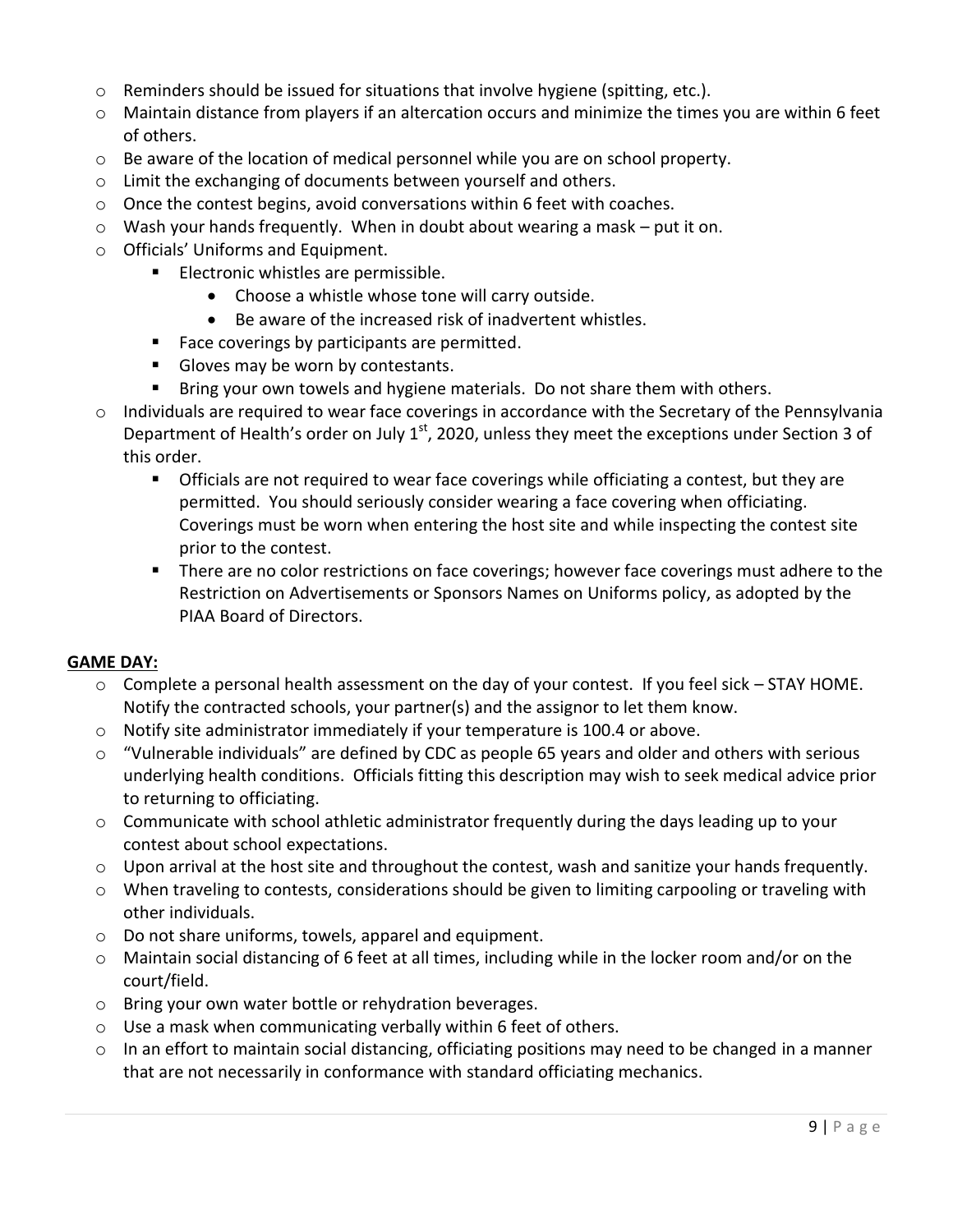$\circ$  If an official is sent home or unable to officiate for any reason, follow the PIAA policy on "Absence" or Withdrawal of Official at Contest", in the Policies and Procedures section of the PIAA Handbook.

## **PREGAME CONFERENCE:**

- $\circ$  Limit attendees to one official, the head coach from each team, and a single captain from each team, while maintaining social distance.
- o Pre-contest official crew meetings should be held outside when possible and where social distancing is more easily accomplished.
- o Coin Toss should involve only the Head Referee (wearing a face covering) and 1 captain and head coach from each team.
- $\circ$  Move the location of the pregame conference to the center of the court/field. All individuals should maintain a social distance of 6 feet.
- o No handshakes are permitted.
- o Maintain social distancing while performing all pregame responsibilities.
- o Encourage bench personnel to observe social distancing of 6 feet.
- $\circ$  Encourage social distancing of 6 feet between substitutes and teammate(s).

#### **OFFICIALS' TABLE:**

 $\circ$  Limit the table to essential personnel, including the home team scorer and timer, with a recommended distance of 6 feet between individuals. Visiting team personnel (scorer, statisticians, etc.) are not deemed essential and may need to find an alternative location. Space availability at the table is a variable in determining the number of individuals permitted at the officials' table.

#### **PREGAME AND POSTGAME CEREMONY:**

- o No shaking hands during introductions.
- $\circ$  Traditional pre-game introductions should be altered to ensure social distancing occurs.
- o No postgame shaking hands.

#### **PERSONAL RESPONSIBILITIES:**

- o Training
	- Review current and past year rule and case books.
	- Attend online and in-person meetings to review the rules for the coming year.
	- Start physical training using online video or complete skills alone. If you have been diagnosed with COVID-19, you should be cleared by your medical provider prior to initiating an exercise program.
- o Positive COVID-19 Test
	- You should notify the school(s) administration where you officiated and partners of those contests.

#### **UNIFORM OF CONTESTANTS:**

- o Long sleeves are permissible.
- o Long pants are permissible.
- $\circ$  Undergarments are permissible but must be of a similar length for the individual and a solid like color.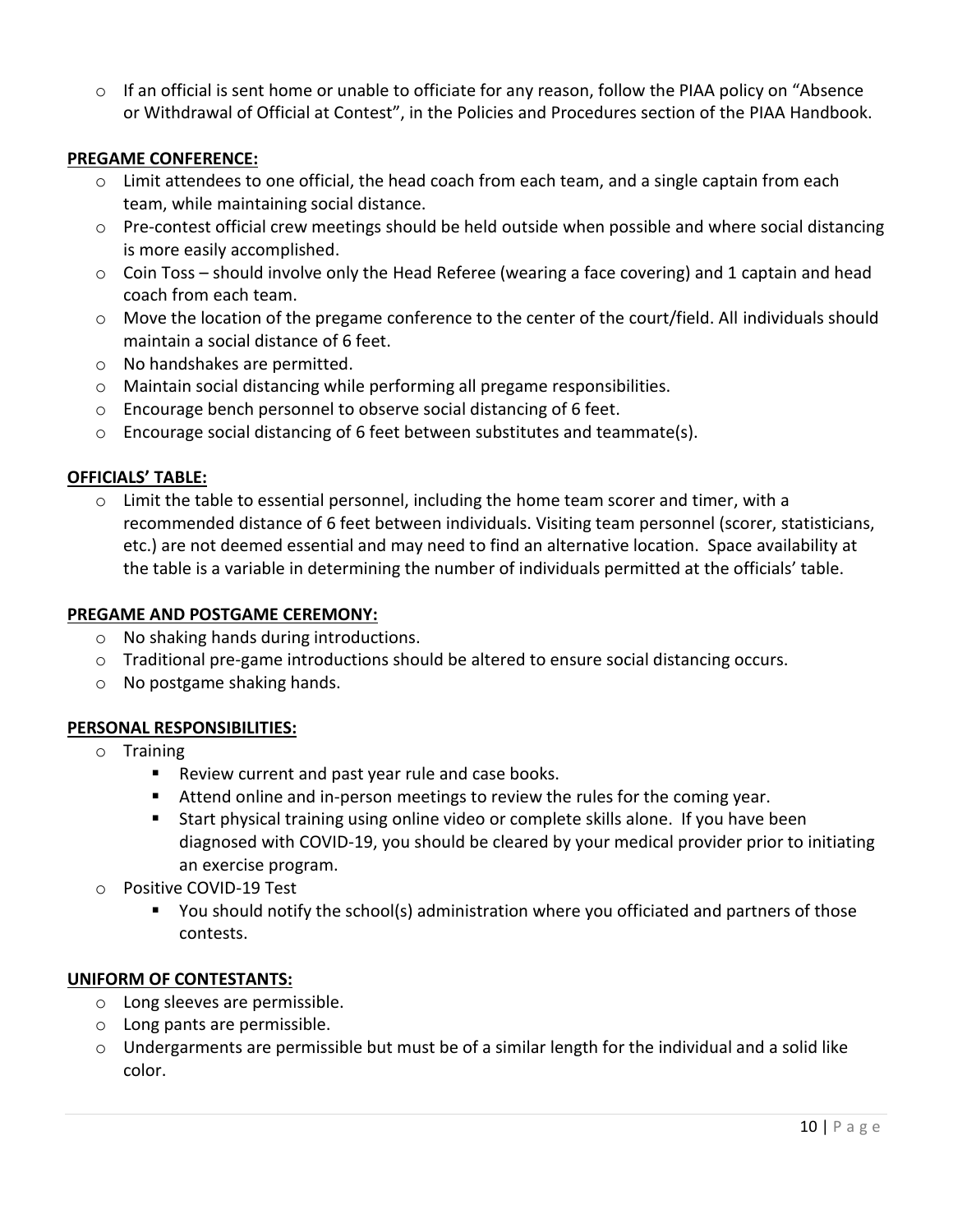# **Return to Competition: General Considerations for Basketball**



Pennsylvania Interscholastic Athletic Association (PIAA) National Federation of State High School Associations (NFHS) Sports Medicine Advisory Committee (SMAC)

**SPORT:** Basketball **STAFF LIAISON:** Jen Grassel

The NFHS has determined that basketball is a moderate risk sport (sports that involve close, sustained contact, but with protective equipment in place that may reduce the likelihood of respiratory particle transmission between participants OR intermittent close contact OR group sports OR sports that use equipment that can't be cleaned between participants).

## **BASKETBALL RULE CONSIDERATIONS**:

- o *Pregame Protocol (2019-2021 NFHS Officials Manual, page 16, 1.8)*
	- Limit attendees to the referee, head coach, and one captain from each team with each coach standing on the center circle on each side of the division line.
	- All individuals maintain a social distance of 6 feet or greater at the center circle.
	- **Suspend handshakes prior to and following the Pregame Conference.**
- o *Team Benches (1-13-1)*
	- *Social distancing should be practiced when possible. Below are some suggestions.*
		- Limit the number of bench personnel to observe social distancing of 6 feet or greater.
		- Place team benches opposite the spectator seating.
		- Additional chairs or rows may be added to allow bench personnel to observe social distancing of 6 feet or greater.
		- Create separation between the team bench and spectator seating behind the bench.
		- Limit contact between players when substituting.
			- Substitutes shall report to the scorer's table but in the event there is more than one substitution, they may sit at the end of the scores table closest to their bench to maintain social distancing.
		- Coaches and Athletes should adhere to the current Pennsylvania Secretary of the Department of Health **[Order](https://www.governor.pa.gov/wp-content/uploads/2020/07/20200701-SOH-Universal-Face-Coverings-Order.pdf)** of July 1, 2020.
	- *Officials Table (2-1-3)*
		- The host should sanitize the table before the game and at half time.
		- Place officials table sufficiently away from the sideline to allow for additional space for substitutes.
		- **EXT** Limit seats at the table to essential personnel which includes home team scorer and timer with a recommend distance of 6 feet or greater between individuals. Other personnel (visiting scorer, statisticians, media, etc.) may not be deemed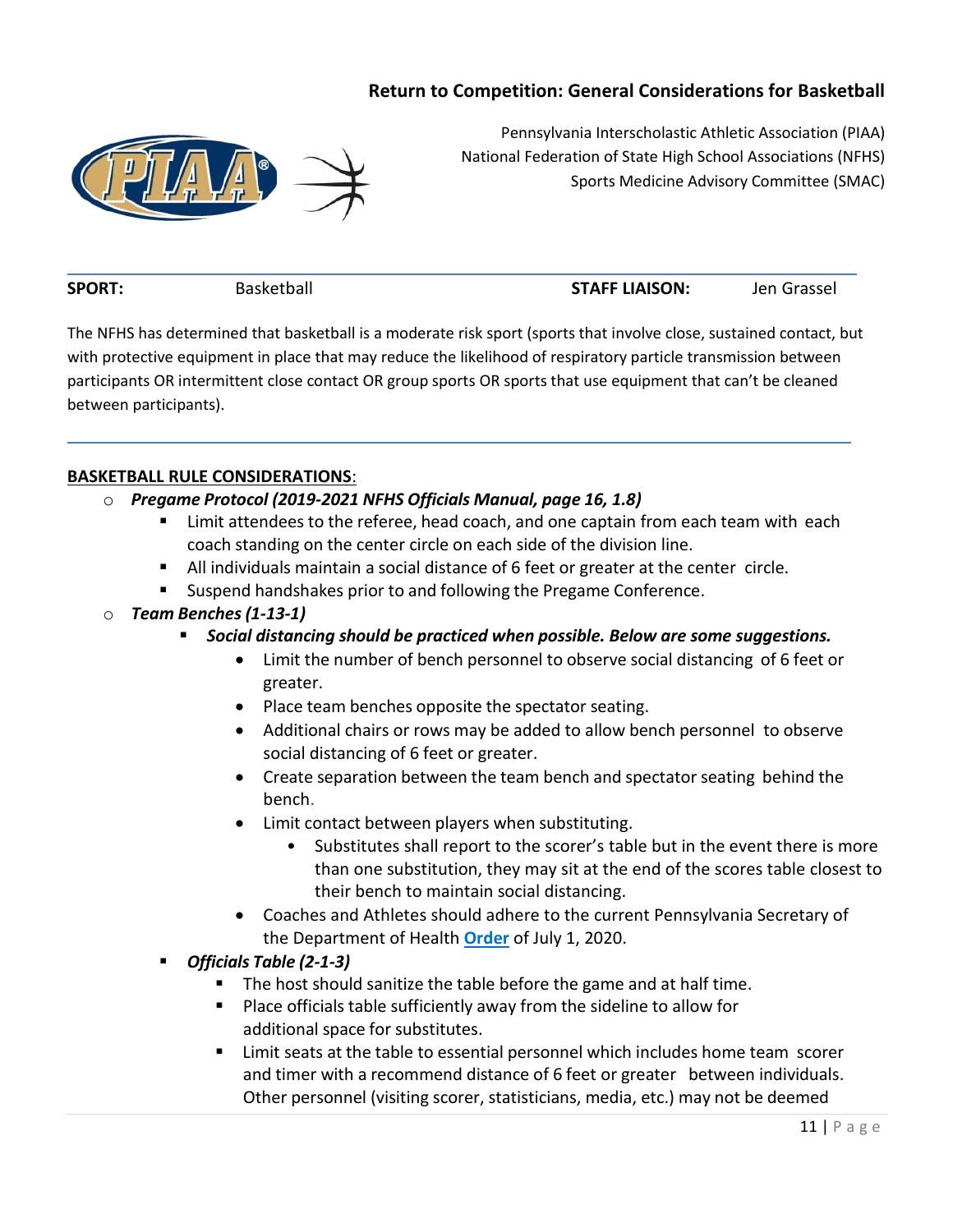essential personnel and consider an alternate location for them.

 Table personnel should adhere to the current Pennsylvania Secretary of the Department of Health **[Order](https://www.governor.pa.gov/wp-content/uploads/2020/07/20200701-SOH-Universal-Face-Coverings-Order.pdf)** of July 1, 2020.

# o *Pre and Post Game Ceremony*

- **Suspend the pregame introduction handshakes.** 
	- This includes shaking opposing head coach and officials prior to the game.
- Suspend post game protocol of shaking hands.

# o **Basketball RulesInterpretations**

- *EQUIPMENT AND ACCESSORIES*
	- Basketball
		- Ball shall be sanitized as recommended by the ball manufacturer and not used for warm-ups.
		- The host school should ensure that the ball is sanitized during timeouts and between quarters.
		- Sanitizer should be provided by the host team at the table.
	- **Cloth face coverings are permissible for players.**
	- Coaching staff and other bench personnel shall follow the current Pennsylvania Secretary of the Department of Health **[Order](https://www.governor.pa.gov/wp-content/uploads/2020/07/20200701-SOH-Universal-Face-Coverings-Order.pdf)** of July 1, 2020.
- *Officials Uniform and Equipment*
	- **Long-sleeved shirts are permissible.**
	- **Electronic whistles are permissible (supplies are limited).** 
		- Choose a whistle whose tone will carry inside.
	- **Cloth face coverings are permissible.**
	- Officials should have face coverings readily available in the event they will be conversing with players/coaches/game personnel within six feet.
	- Gloves are permissible.

# o **Other Considerations**

- *Throw-in*
	- Official may stand 6 feet or greater away from player making the throw-in and bounce the ball to that player on a front court throw-in.
- *Free Throw Administration*
	- The lead official shall stand on the end line and bounce the ball to the free thrower.
- *Jump Ball*
	- Official can designate another official to toss the ball in the center restraining circle for all jump-ball situations. (Rule 2-5-1)
- *Scorebook*
	- Officials do not need to sign the score book but will need to have verbal verification on roster and starter submissions prior to the 10 minute mark.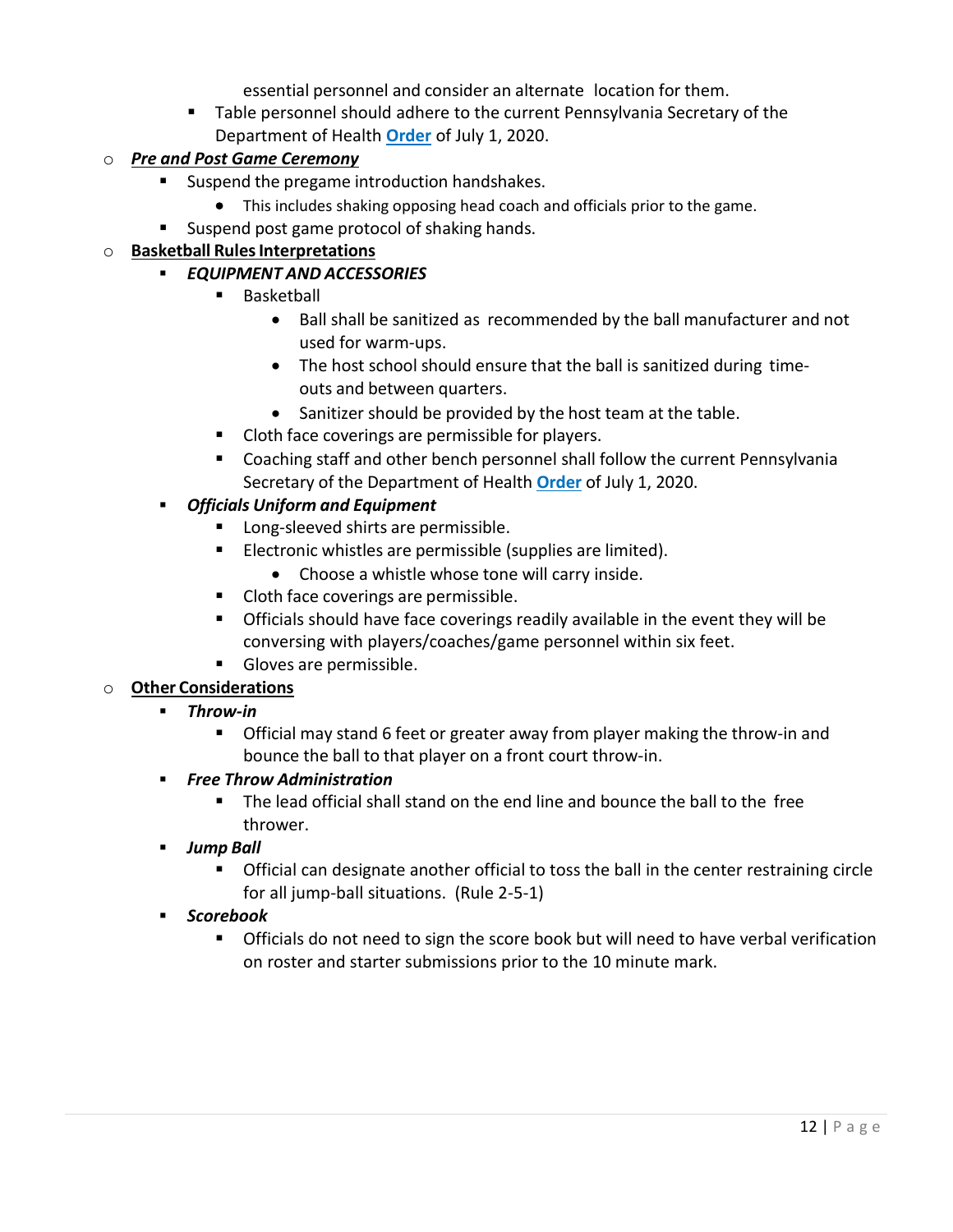# **Return to Competition: General Considerations for Competitive Cheer**



Pennsylvania Interscholastic Athletic Association (PIAA) National Federation of State High School Associations (NFHS) Sports Medicine Advisory Committee (SMAC)

**SPORT:** Competitive Cheer **STAFF LIAISON:** Melissa Mertz

The NFHS has determined that competitive cheer is a higher risk sport that involves close, sustained contact between participants, lack of significant protective barriers, and high probability that respiratory particles will be transmitted between participants.

\*\*It's PIAA's position that Competitive Cheer competition may be considered no more than a moderate risk, with the following considerations: Routines are no more than 2 ½ minutes in length, contact among team members falls below stated CDC guidelines of less than 6 feet for 15 minutes or more and competition does not involve any contact with members of another team/school.

## **COMPETITIVE CHEER RULES CONSIDERATIONS**:

- o **Cheerleading General Risk Management (2-1-14, 2-1-16):** Sideline and playing surface placement during game.
	- *Participants should be appropriately spaced on the court, field or sideline to ensure proper social distancing.*
- o **Cheerleading Apparel / Accessories (3-1-1):** Jewelry of any kind is prohibited except for the following: A religious medal without a chain is allowed and must be taped and worn under the uniform. A medical-alert medal must be taped and may be visible.
	- *Masks may be worn but are not required. No masks may be worn in routines that involve stunting. Any mask worn during a routine that does not involve stunting but involves tumbling must be taped and secure.*
- o **Other Spirit Considerations Cheerleading General Risk Management:** Judge placement during adjudicated performance and competition.
	- *Judges, officials, adjudicators, etc. should be appropriately spaced to ensure proper social distancing.*

#### **PREVENTATIVE ACTIONS**:

- $\circ$  The primary consideration is to begin any activity, practice, etc. with a clean space.
- o Clean/sanitize surfaces with cleaner/accepted methods listed on the Environmental Protection Agency's list of disinfectants for use against SARS-CoV-2 as directed by the CDC, or as may be reasonably necessary.
- o Mats should be cleaned at least each day of activity or as needed according to current guidelines. If different groups are meeting in the same space at different times, mats should be cleaned between groups.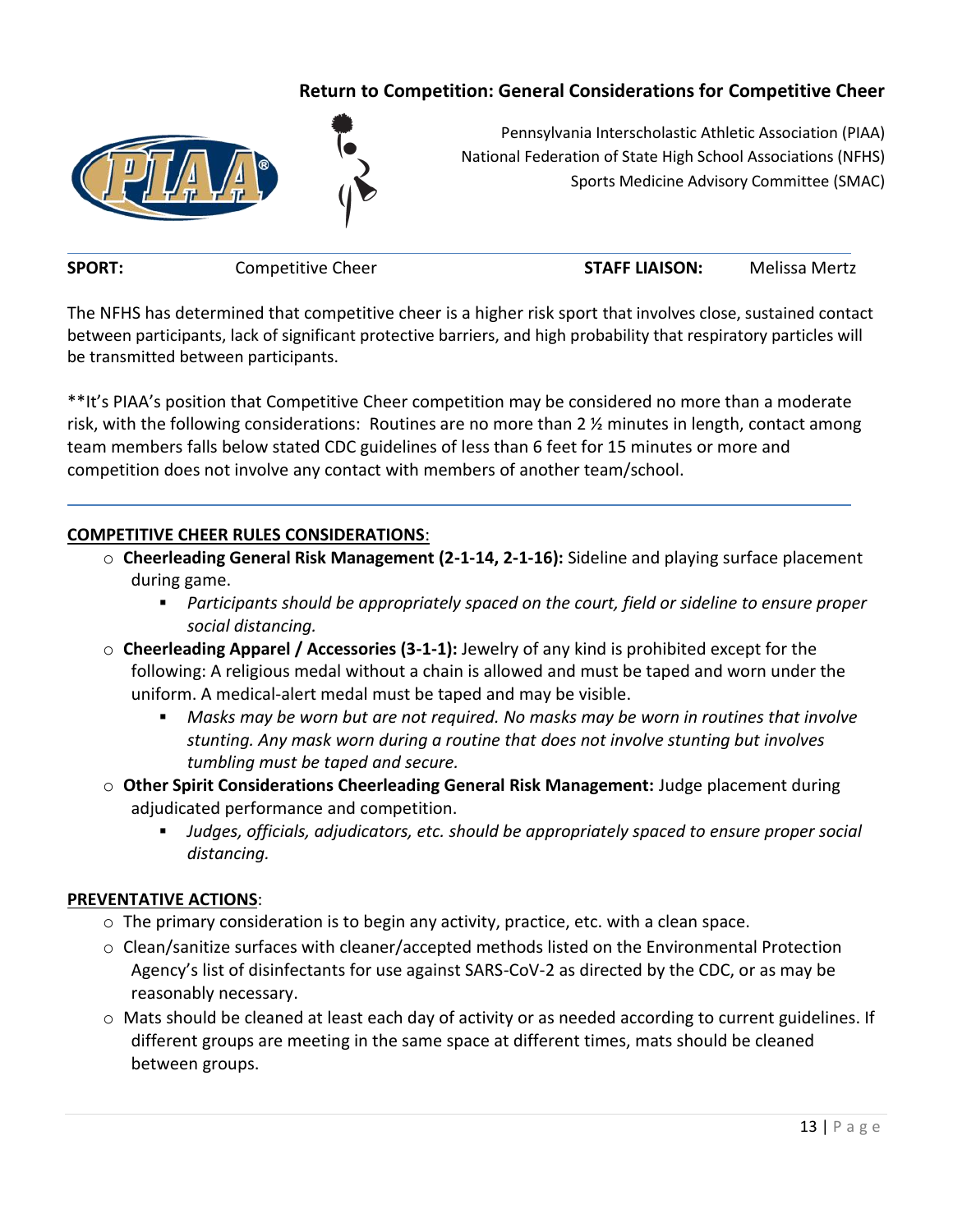- $\circ$  Any athlete that feels ill during activity should be isolated and picked up by parents/guardians as soon as possible.
- $\circ$  Provide access to handwashing areas and wash hands during breaks or as reasonably necessary, with particular attention after participating in stunts.
- $\circ$  Athletes, coaches, and support staff who are a member of a high-risk group or live at home with a member of a high-risk group should consider attending training sessions virtually.
- o Athletes and parents should be made aware of current best practices for minimizing the spread. Athletes should be sure to wash their hands thoroughly and/or use hand sanitizer before, during, and after practice and should avoid touching their face.
- $\circ$  Athletes should maintain their equipment themselves and there should be no other shared equipment, including, but not limited to the following:
	- Water bottles
	- Poms
	- Megaphones
	- Signs

# **PHYSICAL DISTANCING**:

- o Use proper physical distancing to minimize contact.
- $\circ$  Limit contact between groups at exits and entrances by staggering arrival/departure times between cohort groups (individual stunt groups, teams, etc.) and designating separate entrances and exits when possible.
- o Avoid congregating before, during, and after practice.
- $\circ$  Contact and physical distancing should follow all local health directives.
- $\circ$  Keep stunt groups together in their cohort. Refrain from mixing and matching bases and tops from different groups.
- o Keep stunt groups distanced from other stunt groups when possible (i.e. when not building pyramids), while allowing for all groups to remain on the proper surface for stunting.

The type of contact found in cheer can vary greatly and can be adjusted to meet local distancing guidelines.

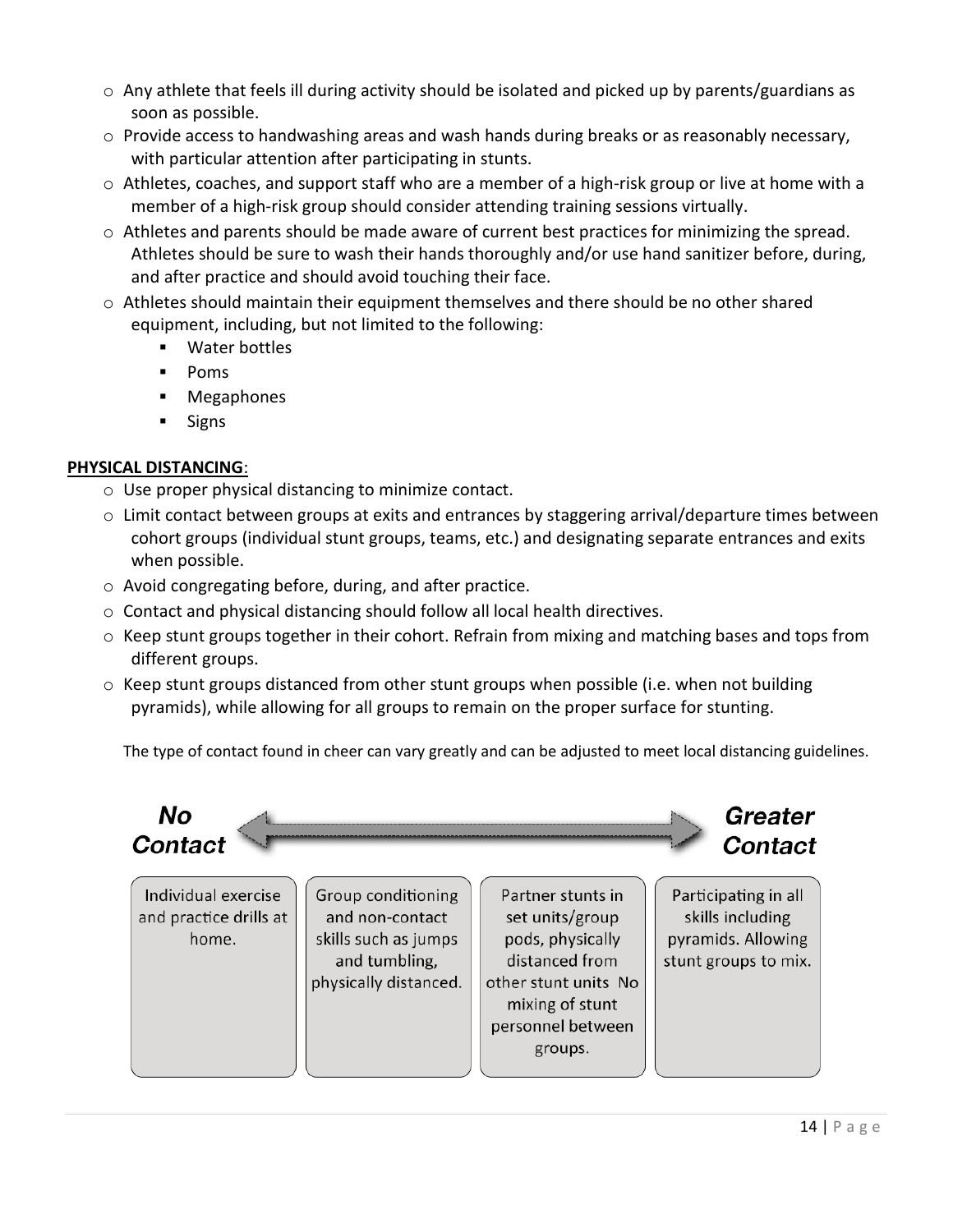Physical contact with other teams: Participation in cheer and STUNT does not involve physical interaction with other teams. In this regard, contact during games and competition is similar to that found in volleyball or tennis.

#### **FACE COVERINGS:**

USA Cheer recommends allowing face coverings with the following guidelines:

- o Face coverings should not impede vision or movement.
- o Face coverings should be soft and pliable with no exposed metal, and should provide adequate ventilation and protection from the spread of particulate matter.
- o Modifications to skills should be considered while wearing face coverings, such as limiting inversions, twisting, and tosses.
- o Face coverings should be snug-fitting.

Use these examples when considering face coverings.

- o Coverings that are held in place with over-the-head straps using Velcro or other breakaway type connections.
- o Full head coverings.
- o Coverings that minimize the chance of having fingers caught in them or shifting to impede any visual sight.

#### **PHYSCIAL READINESS:**

o Due to shutdowns and general isolation, many athletes have not participated in an activity in several months. Even with individual conditioning and practicing jumps and tumbling, athletes will need a period of acclimatization to prepare for physical activity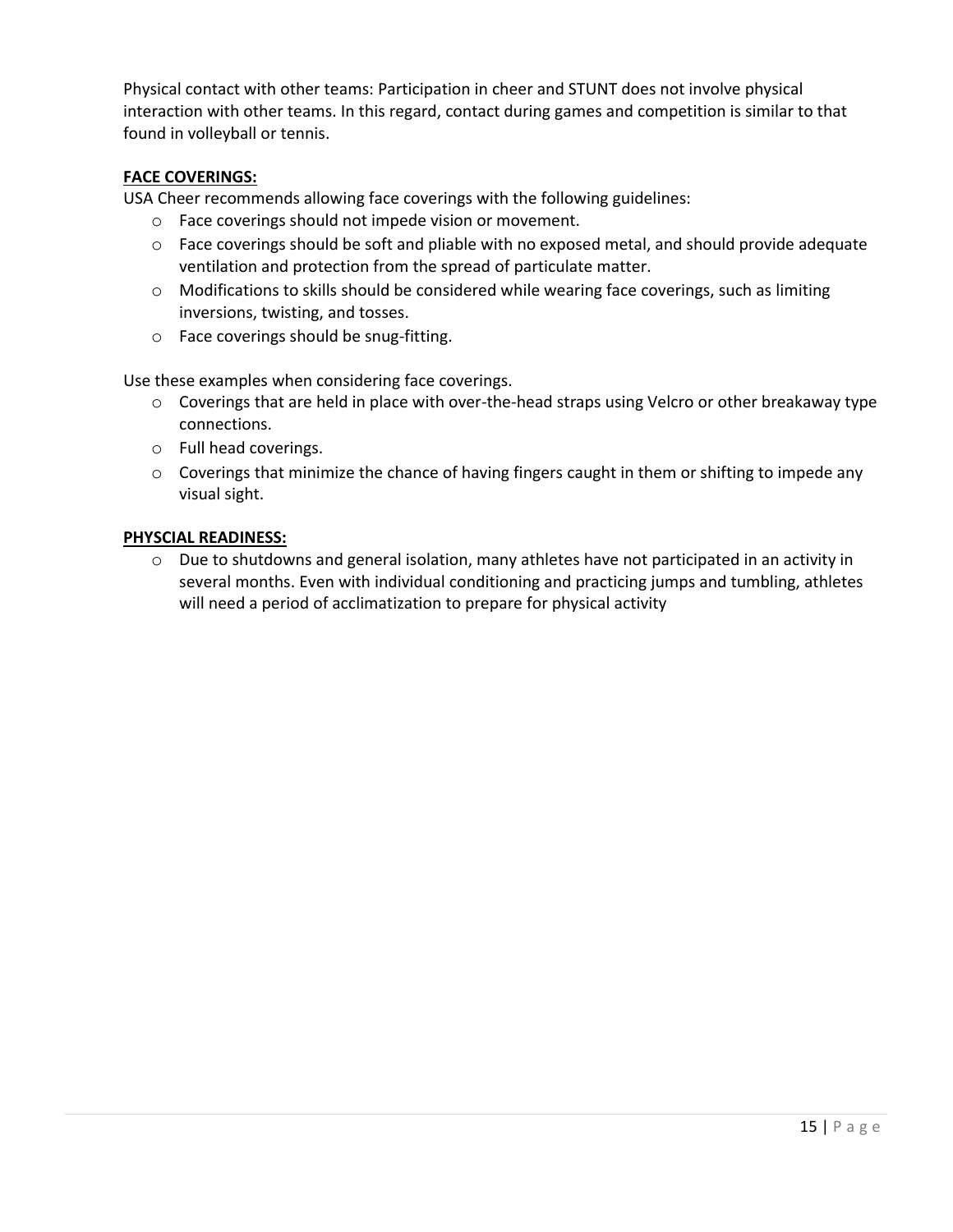# **Return to Competition: General Considerations for Swimming & Diving**



Pennsylvania Interscholastic Athletic Association (PIAA) National Federation of State High School Associations (NFHS) Sports Medicine Advisory Committee (SMAC)

**SPORT:** Swimming & Diving **STAFF LIAISON:** Melissa Mertz

The NFHS has determined that swimming and diving is a lower risk sport (sports that can be done with physical distancing or individually with no sharing of equipment or the ability to clean the equipment between uses by competitors).

## **SWIMMING & DIVING RULES CONSIDERATIONS**:

- o **Conduct (1-3-2)**  Require athletes to arrive at venue already in competitive attire or provide alternative accommodations for swimmers and divers to change that allows for 6 feet of social distancing.
- o **Lap Counting (2-7-6, 3-4)**  Only one person per lane should be permitted at turning end. Provide hand sanitizer and require lap counters to clean hands and wipe down devices.
- o **Pre-Meet Conference (3-3-6, 4-2-1d)**  Decrease number of participants or hold one conference with coaches and one meeting with captains. The referee can use P.A. system or starting system microphone to allow participants to hear but keep them properly separated.
- o **Referee and Starter (4-2, 4-3)**  Various rules require interactions between officials, coaches and athletes. Alternative methods for of communications include utilization of the P.A. system, hand signals or written communication.
- o **Notification of Disqualification (4-2-2d, e)**  Notification shall occur from a distance via use of hand signals or the P.A. system.
- o **Meet Officials (4-8, 4-10, 4-11, 4-12, 4-13)**  Officials responsible for information processing are often located together at a desk/table adjacent to the competition course or in an office/remote location. Develop alternative methods for submitting entries (3-2) and movement of non-electronic information. Require a distance of 3-6 feet between individuals seated at the desk/table.
- o **Timers (4-9)**  Timers must assemble at the finish of each race, at the edge of the pool within the 6-8 feet confines of the lane which they are timing. Timers should wear cloth facial coverings.
- o **Submission of Entries to Referee (5-2)**  Alternative forms of entry submission can be designed to reduce face-to-face interaction when submitting a proper entry, where/how/to whom entries are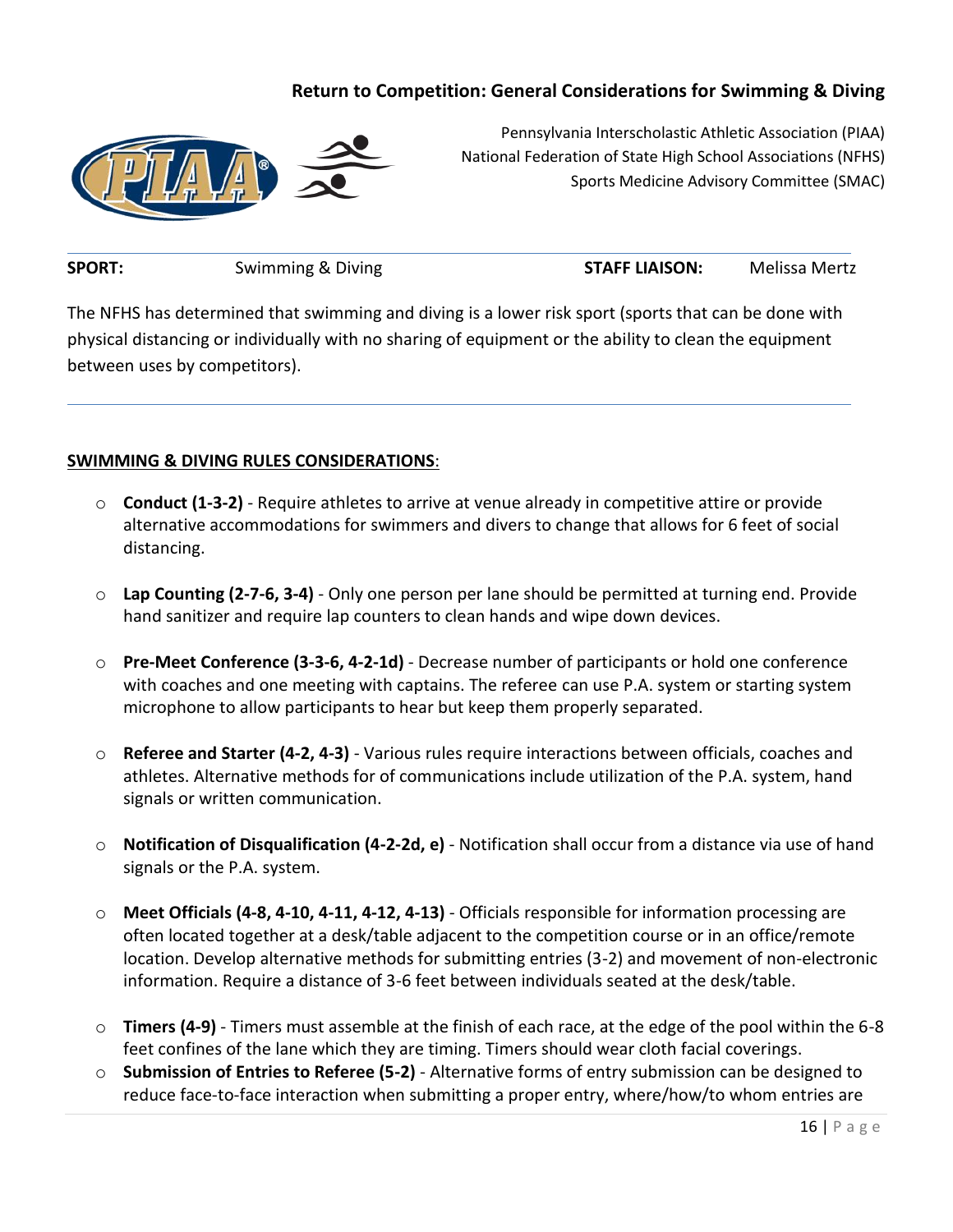submitted, and a reduction or elimination of certain penalties currently attached to improper entries.

- o **Relay Takeoff Judges and Relays (8-3) -** Require all takeoff judging from the sides of the pool. Space relay swimmers apart from one another. Timers and relay takeoff judges should wear cloth facial coverings.
- o **Diving Officials (9-6)**  Alternative methods for submitting entries (3-2) and movement of nonelectronic information will be required. Recommendations include a distance of 3-6 feet between individuals seated at the desk/table. Create a 3-6 feet space between judges by spacing groups of judges on opposite sides of boards or on one side of the board on a multi-level platform.

## **GENERAL CONSIDERATIONS**:

- o **Swimming Warm-up Areas**  Establish multiple sessions for warm-up periods to limit number of swimmers per lane. Restrict the number of swimmers in competition area. Limit number of swimmers per lane during warm-up and warm-down periods.
- o **Diving Warm-up Areas**  Limit number of divers during warm-up by creating multiple sessions. During competition, divers may not approach the board until their turn to compete. Hot tubs should not be permitted. Dive order sheets should be posted in multiple areas to reduce number of divers viewing at the same time.
- o **Team Seating and Lane Placement**  Keep the teams on opposite sides of the pool and require the home team to compete in lanes 1-3 and visitors to swim in lanes 4-6.
- o **Preparing Athletes for Competition -** Athlete clerking areas should be eliminated.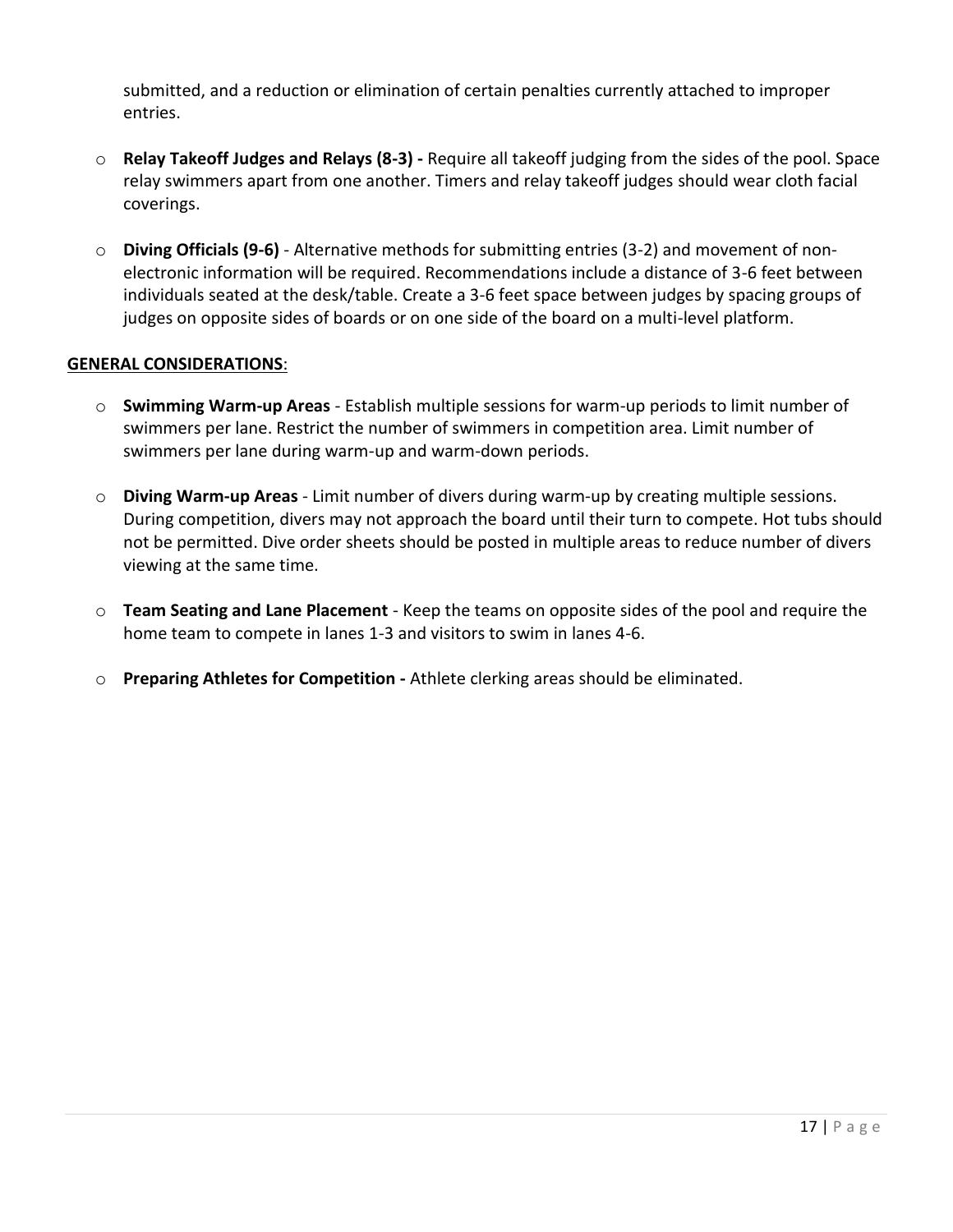# **Return to Competition: General Considerations for Wrestling**



Pennsylvania Interscholastic Athletic Association (PIAA) National Federation of State High School Associations (NFHS) Sports Medicine Advisory Committee (SMAC)

**SPORT:** Wrestling **STAFF LIAISON:** Mark Byers

The NFHS has determined that wrestling is a higher risk sport that involves close, sustained contact between participants, lack of significant protective barriers, and high probability that respiratory particles will be transmitted between participants.

#### **General Considerations:**

- o Have hand sanitizer and wipes available at the table.
- o Wash stations or sanitizer at mat side.
- o No one touches the score sheet except the scorer.
- $\circ$  If writing implements are used, they should be sanitized and not shared with anyone.
- o Disinfect the mats prior to and following competition.
- o Events should be structured to ensure compliance with current indoor occupancy limits and mitigation requirements by the PA Department of Health and Governor's Office.
- o Athletes and Coaches wear masks off the mat.
- o Schools should communicate in advance regarding any screening policies and occupancy levels to be expected from the host site.
- o Schools may increase the bench area to assist in social distancing.
- $\circ$  For tournament settings, prohibit all wrestlers from warming up simultaneously for competition. Provide for separate warm-up areas off of the competition mats for use and sanitize regularly.
- $\circ$  Provide for separate warm-up mats off of the competition mat for teams involved in dual competition.
- $\circ$  Schools are recommended to only wrestle those schools within their close geographic area.

#### **Considerations for Coaches:**

- o Wear masks on and off mat.
- o Eliminate handshakes with opposing teams post-match.
- o Each team should be expected to provide their own leg bands for competition.
- o **Limit the size of their traveling party to include essential personnel, staff, and only those with the ability to wrestle.**
- $\circ$  Consider practicing with wrestlers in pods to limit close contacts across the entire team.